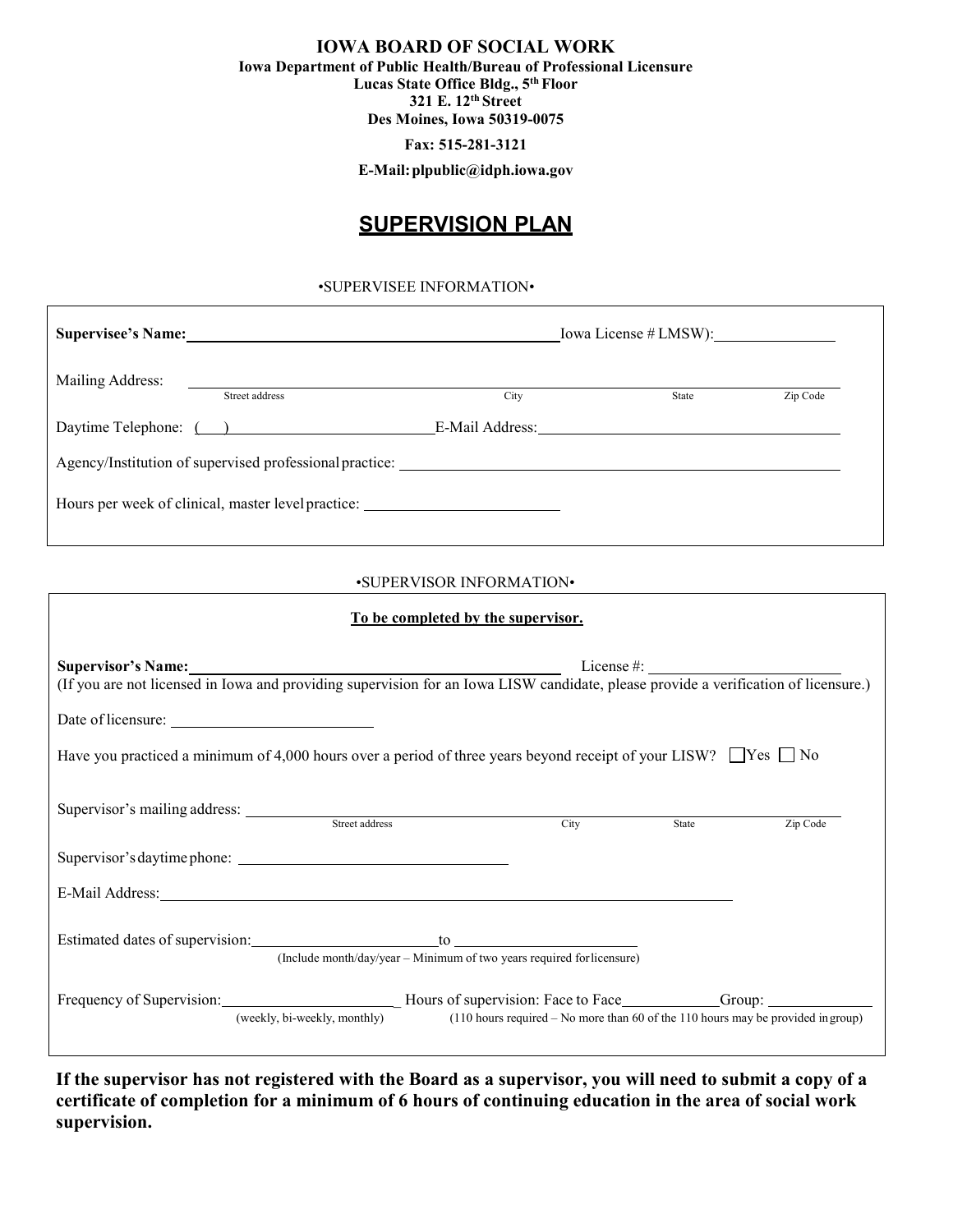#### **154C.1 Definitions.**

3. *"Practice of social work"* means the professional activity of licensees which is directed at enhancing or restoring people's capacity for social functioning, whether impaired by environmental, emotional, or physical factors, with particular attention to the person-in-situation configuration. The social work profession represents a body of knowledge requiring progressively more sophisticated analytic and intervention skills, and includes the application of psychosocial theory methods to individuals, couples, families, groups, and communities. The practice of social work does not include the making of a medical diagnosis, or the treatment of conditions or disorders of biological etiology except treatment of conditions or disorders which involve psychosocial aspects and conditions. The practice of social work for each of the categories of social work licensure includes the following:

*b.* Master social workers are qualified to perform the practice of bachelor social workers and provide psychosocial assessment, diagnosis, and treatment, including but not limited to performance of psychosocial histories, problem identification and evaluation of symptoms and behavior, assessment of psychosocial and behavioral strengths and weaknesses, effects of the environment on behavior, psychosocial therapy with individuals, couples, families, and groups, establishment of treatment goals and monitoring progress, differential treatment planning, and interdisciplinary consultation and collaboration.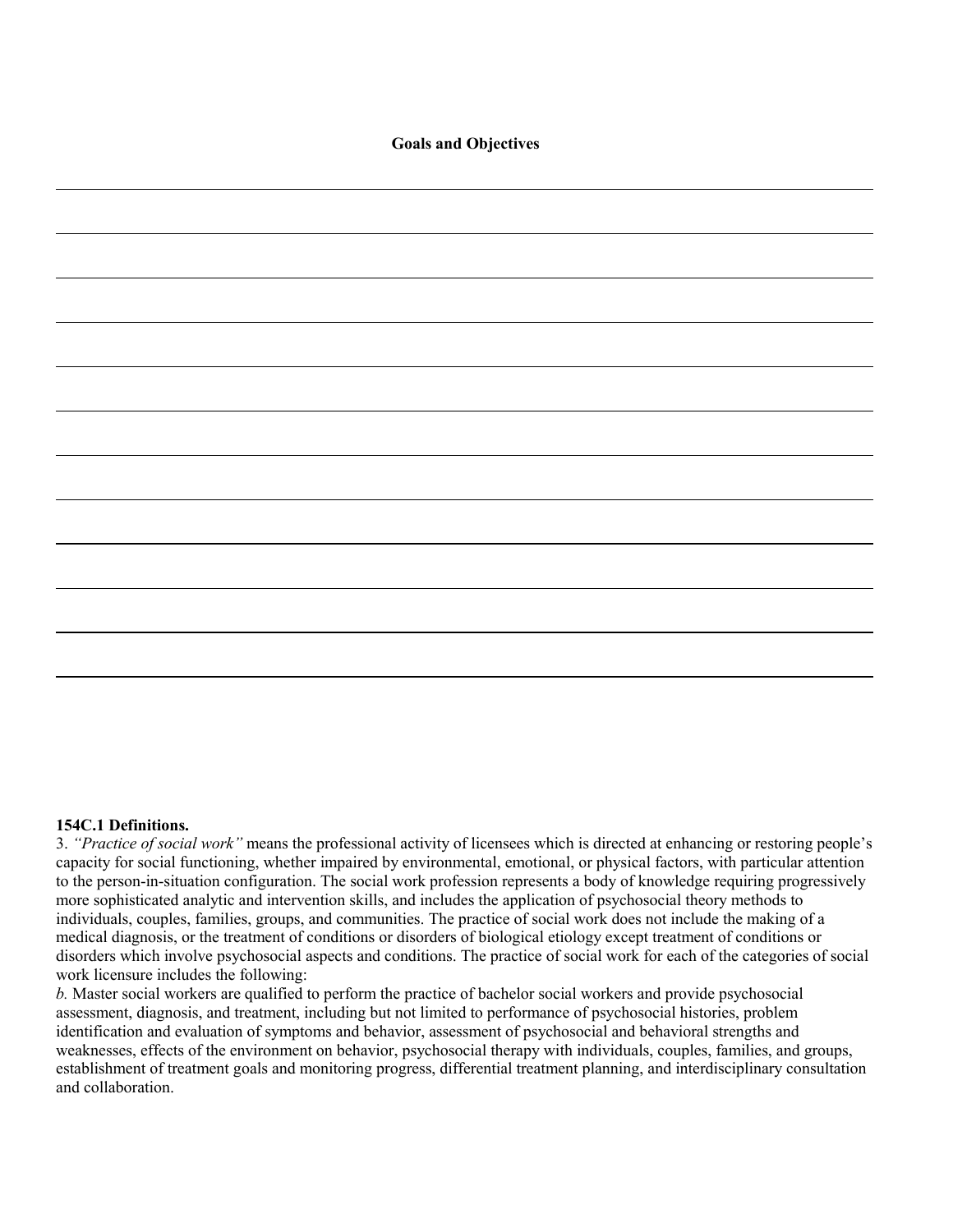**645—280.6(154C) Period of supervised professional practice for LISW.** To qualify for licensure at the independent level, an LMSW shall complete a period of supervised professional practice in accordance with the requirements of this rule.

**280.6(1)** *Minimum requirements.* The period of supervised professional practice shall:

*a.* Not begin prior to licensure at the master's level.

- *b.* Have a duration of at least two calendar years.
- *c.* Consist of a minimum of 4,000 hours of social work practice at the master's level.

*d.* Include at least 110 hours of direct supervision equitably distributed throughout the period and in compliance with the requirements of subrule 280.6(3).

*e.* Be done pursuant to one or more written supervision plans that comply with the requirements of subrule 280.6(7).

**280.6(2)** *Content of supervised professional practice.* The supervisor shall ensure that the period of supervised professional practice includes the following:

*a.* Psychosocial assessments, including evaluation of symptoms and behaviors and the effects of the environment on behavior;

*b.* Diagnostic practice using the current edition of the Diagnostic and Statistical Manual of Mental Disorders (DSM) of the American Psychiatric Association;

- *c.* Treatment, including the establishment of treatment goals, psychosocial therapy, and differential treatment planning;
- *d.* Practice management skills;
- *e.* Skills required for continued competence;
- *f.* Training on ethical standards and legal and regulatory requirements; and
- *g.* Development of professional identity.

**280.6(3)** *Direct supervision.* The required 110 hours of direct supervision may be obtained through individual meetings between the supervisor and supervisee or through group supervision meetings consisting of the supervisor and more than one supervisee.

*a.* Supervision may occur through in-person meetings or through electronic meetings using an interactive real-time system that provides for visual and audio interaction between the supervisor and supervisee.

*b.* A maximum of 60 hours of direct supervision may be obtained through group supervision meetings. A maximum of six supervisees may participate in any group supervision meeting.

**280.6(4)** *Supervisor eligibility requirements.*

*a.* To be eligible to serve as a supervisor for the period of supervised professional practice, a supervisor shall:

(1) Hold an active Iowa license to practice social work at the independent level, an active Iowa license to practice mental health counseling without supervision, or an active Iowa license to practice marital and family therapy without supervision in Iowa. If the supervised professional practice occurs in another state, a supervisor licensed in that state may serve as a supervisor and may provide direct supervision hours if the supervisor holds an equivalent license.

(2) Have at least three years of social work practice at the independent level, which must include a minimum of 4,000 hours of practice.

(3) Complete a six-hour continuing education course pertaining to social work practice supervision or one master's level course in supervision.

*b.* Any request for a supervisor who does not meet these requirements must be submitted to the board for approval before supervision begins. The board will only approve an otherwise ineligible supervisor if the supervisee demonstrates that eligible supervisors are unavailable or unwilling to provide supervision. Any practice or supervision hours obtained under an ineligible supervisor prior to board approval cannot be counted toward completion of the period of supervised professional practice.

**280.6(5)** *Supervisor responsibilities.* A supervisor shall provide adequate supervision to all supervisees. Failure to provide adequate supervision may be grounds for disciplinary action. A supervisor shall be responsible for:

- *a.* Timely submission of the supervision plan;
- *b.* Providing supervision in accordance with this rule;

*c.* Directing the supervisee to obtain written releases of information from patients when legally required for purposes of providing supervision;

- *d.* Providing periodic evaluations and feedback regarding the supervisee's performance to the supervisee;
- *e.* Answering questions and assisting supervisees as new or difficult issues arise;
- *f.* Ensuring the supervisee's caseload is manageable;
- *g.* Reporting to the board any violations of board rules by supervisees; and
- *h.* Completing a supervision report.

**280.6(6)** *Supervisee responsibilities.* A supervisee shall comply with all statutes and rules governing the practice of social work. A supervisee shall be responsible for:

- *a.* Timely submission of the supervision plan;
- *b.* Obtaining supervision in accordance with this rule;
- *c.* Obtaining written releases of information from patients when legally required for purposes of receiving supervision;
- *d.* Asking the supervisor to provide periodic evaluations and feedback regarding the supervisee's performance;
- *e.* Asking questions of the supervisor when assistance is needed or when new or difficult issues arise;
- *f.* Reporting any issues related to caseload, including volume and difficulty, to the supervisor;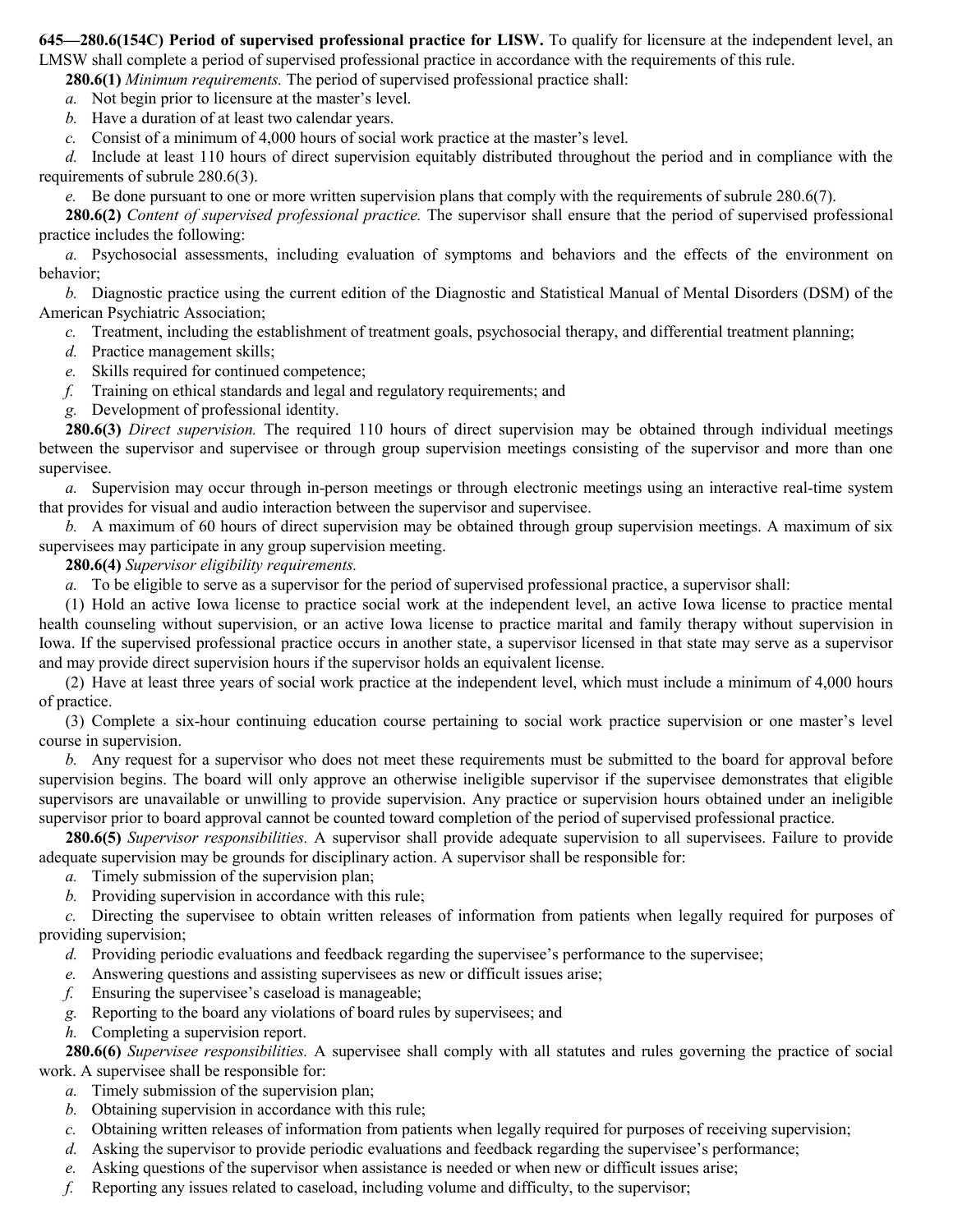*g.* Reporting to the board any violations of board rules by the supervisor; and

*h.* Maintaining a copy of every supervision plan and supervision report until such time as the supervisee is issued a license to practice social work at the independent level.

**280.6(7)** *Supervision plan.* A current written supervision plan must be maintained throughout the period of supervised professional practice. Each supervisor who provides practice supervision or direct supervision hours shall be named on a supervision plan.

*a.* A written supervision plan must be established and submitted to the board before the period of supervised professional practice begins. The board will perform an initial review of each supervision plan and notify the supervisee of approval or denial of the plan within 45 days of receipt. A supervisee may begin supervised professional practice after submission of the supervision plan but cannot count any practice or supervision hours obtained pursuant to a supervision plan that is ultimately denied by the board.

*b.* If a supervisee is changing supervisors or adding an additional supervisor, a revised supervision plan shall be submitted to the board for approval at the time of the change or addition. A supervisee may continue supervised professional practice after submission of a revised supervision plan but cannot count any practice or supervision hours obtained pursuant to a revised supervision plan that is ultimately denied by the board.

*c.* The board maintains a supervision plan form that may be utilized to write the supervision plan. A supervision plan shall include:

(1) The name, license number, date of licensure, address, telephone number, and email address of the supervisor;

(2) The name, license number, address, telephone number, and email address of the supervisee;

(3) The name of the agency, institution, or organization providing the period of supervised professional practice;

(4) The start date and estimated date of completion of the period of supervised professional practice;

(5) The goals and objectives for the period of supervised professional practice;

(6) The nature, duration, and frequency of direct supervision, including the number of hours of direct supervision per week, the schedule for in-person and electronic supervision meetings, and the use of group supervision; and

(7) The signatures of the supervisor and supervisee, and the dates of the signatures.

**280.6(8)** *Completion of supervised professional practice.*

*a.* At the conclusion of the period of supervised professional practice, the supervisee shall have any and all supervisors complete a supervision report on the form provided by the board. Each supervision report must be signed and dated by the supervisor and supervisee.

*b.* The board will review each supervision report for approval of the hours pertaining to the particular report. The board may deny any practice or supervision hours that were not obtained in compliance with this rule. The board may deny any practice or supervision hours if the supervisor indicates that the supervisee did not adhere to the ethical standards and legal and regulatory requirements governing the practice of social work or if the supervisor does not recommend the supervisee for licensure at the independent level.